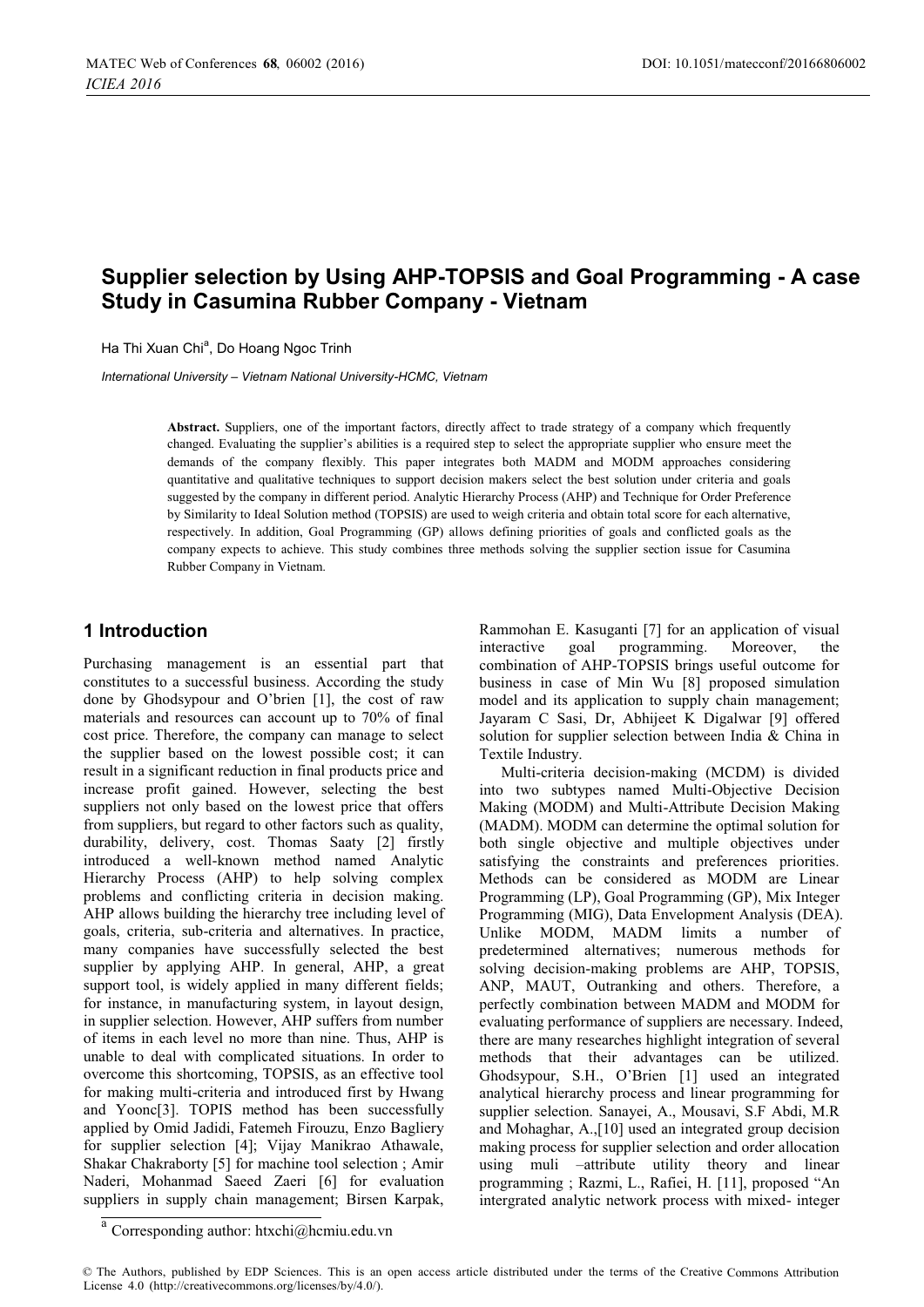Non-linear Programming to supplier selction and order allocation. Weber, C.A., Ellram, L.M. [10] used multiobjective programming: a decision support system approach for supplier selection. Therefore, this paper employs AHP, TOPSIS and GP to solve selection supplier for the Casumina rubber company.

This paper is organized as follows. Section 1 presents introduction. Section 2 shows reviewing existing methods. A case study are described in Section 3. In Section 4, the results of the case study are displayed. The rest is conclusion.

## **2 Reviewing existing methods**

In this section, three main relevant methods have been considered. Firstly, AHP is used to simply obtain the weight of each criterion. Secondly, total scores of alternatives are gained by using TOPSIS. Finally, GP model shows the priorities, conflicting goals of the company that allow evaluating suppliers appropriately.

#### **2.1 AHP method**

As being released the first time by Thomas Saaty in 1980, The Analytic Hierarchy Process (AHP) is widely known for its power for being used as a helpful tool to solve the matter of complex decision making. It possesses the advantages in evaluating and selecting the best solution among alternative solutions, based on list of criteria. AHP procedure has been presented as the following steps:

Step 1: Constructing the decision hierarchy

Step 2: Constructing the pair wise comparison matrix

$$
A_{n \times n} = \begin{pmatrix} A_1 & 1 & a_{12} & \dots & a_{1n} \\ 1/a_{12} & 1 & \dots & a_{2n} \\ \vdots & \vdots & \vdots & \vdots & \vdots \\ A_n & 1/a_{1n} & 1/a_{2n} & \dots & 1 \end{pmatrix}
$$

Step 3: Constructing normalized decision matrix

$$
c_{ij} = \frac{a_{ij}}{\sum_{j=1}^{n} a_{ij}} \tag{1}
$$

With *i*=1, 2, 3…*n*, *j*= 1, 2, 3…*n*

Step 4: Constructing the weighted, normalized decision matrix

$$
w_i = \sum_{j=1}^n \frac{c_{ij}}{n} \tag{2}
$$

Step 5: Calculating Eigenvector and Row matrix

$$
E = N^{th} \, roothvalue / \sum_{N^{th} \, roothvalue} \tag{3}
$$

Row matrix = 
$$
\sum_{j=1}^{n} a_{ij} * e_{j1}
$$
 (4)

Step 6: Calculating the maximum Eigenvalue,  $\lambda_{\text{max}}$ 

$$
\lambda_{\text{max}} = Row \text{ matrix } / E \tag{5}
$$

Step 7: Calculating the consistency index and consistency ratio

Consistency index

$$
CI = (\lambda_{max} - n) / (n - 1) \tag{6}
$$

Consistency Ratio

$$
CR = CI/RI \tag{7}
$$

#### **2.2 TOPSIS method**

Yoon and Hwang firstly invented TOPSIS (Technique for Order Preference by Similarity to Ideal Solution) method. It is well-known as useful tool to aid in decision making. The basic idea of this technique is choosing the alternative should have a shortest distance from the ideal solution and farthest distance from the negative distance. TOPSIS is presented as follows:

Step 1: The structure of matrix

$$
D = \begin{bmatrix} X_1 & X_2 & \dots & X_j \\ A_1 & X_{11} & X_{12} & \dots & X_{1j} \\ A_2 & X_{21} & X_{22} & \dots & X_{2j} \\ \vdots & \vdots & \vdots & \vdots \\ A_i & X_{i1} & X_{i2} & \dots & X_{ij} \end{bmatrix}
$$

Step 2: Calculate the Normalized the matrix D by using the following formula

$$
r_{ij} = \frac{x_{ij}}{\sqrt{\sum_{j=1}^{J} x_{ij}^2}}
$$
 (8)

Step 3: Construct the weighted normalized decision matrix by multiplying the normalized decision matrix by its associated weights

$$
v_{ij} = w_{ij} r_{ij} \tag{9}
$$

Step 4: Determine the positive ideal solution and negative ideal solution

$$
A^* = \{ (\max v_{ij} | j \in J), (\min v_{ij} | j \in J') \}
$$
 (10)

$$
A^{-}=\{( \min v_{ij} \mid j \in J), (\max v_{ij} \mid j \in J')\}
$$
 (11)

Step 5: Calculate the separation measure

$$
S_i^* = \sqrt{\sum_{j=1}^n (\nu_{ij} - \nu_j^*)^2}
$$
 (12)

$$
S_i^- = \sqrt{\sum_{j=1}^n (v_{ij} - v_j^-)^2}
$$
 (13)

Step 6: Calculate the relative closeness to the ideal solution

$$
C_i^* = \frac{S_i^-}{S_i^* + S_i^-}, 0 \le C_i^* \le 1
$$
 (14)

Step 7: Calculate the total score

#### **2.3 Goal programming**

After getting total scores of the alternatives, a mathematical model for allocating the right quantities to be purchased from each supplier is built. In goal programming these goal are set as a target in GP, the lower priority goals are considered only after higher priority goals have been satisfied. In addition, GP also shows the flexibility in changing the priorities result in reaching the company's targets.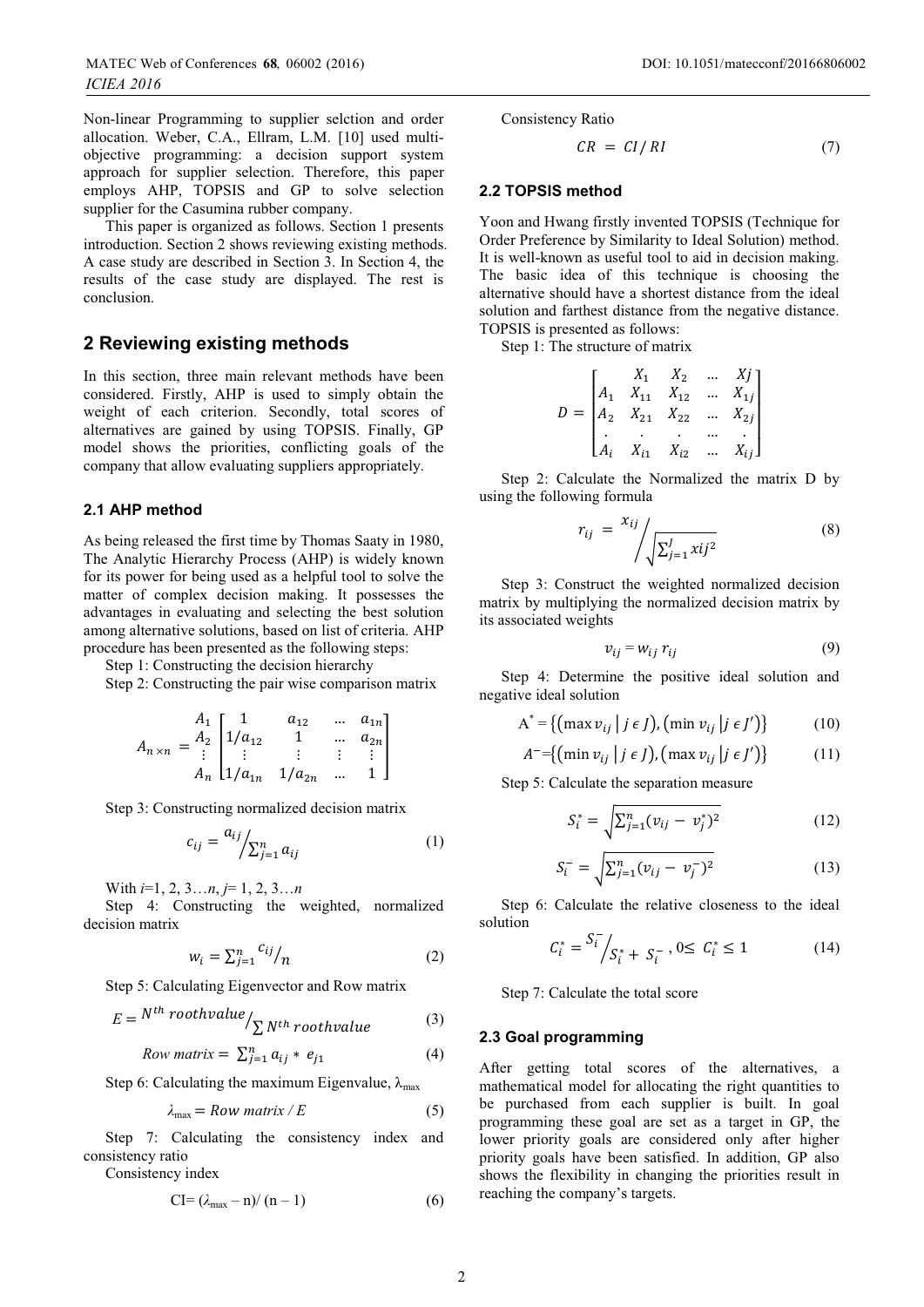# **3. A case study**

In this part, the Casumina rubber company, a big manufacturer, produces many types of tire for vehicles in Vietnam. They need huge quantity raw material that ensures to meet their demands, selecting the right suppliers in order to production happen smoothly is essential. In recent, the company considers 15 suppliers (S1, S2, S3… S15) supplying two type of raw materials (SVR10 and SVR20). To evaluate these suppliers, the company bases on 6 criteria such as quality (X1), delivery  $(X2)$ , profile  $(X3)$ , service  $(X4)$ , distance  $(X5)$ , price (X6) collected from a group of 5 experts in the company shown in Table 1.

**Table 1**. Supplier selection criteria.

| Main criteria | Sub-criteria                  |  |  |
|---------------|-------------------------------|--|--|
| Quality       |                               |  |  |
| Delivery      | 1. On-time                    |  |  |
|               | 2. Right quantity             |  |  |
| Profile       | 3. Certification ISO 9000     |  |  |
|               | 4. Long term relationship     |  |  |
|               | 5. Reputation and position in |  |  |
|               | industry                      |  |  |
| Service       | 6. Flexible                   |  |  |
|               | 7. After sale service         |  |  |
| Distance      |                               |  |  |
| Price         |                               |  |  |

The average weight of criteria is obtained from the group decision maker for item 1: *X*1= 0.44, *X*2= 0.12, *X*3= 0.09, *X*4=0.05, *X*5= 0.03, *X*6= 0.27

The average weight of criteria is obtained from the group decision maker for item 2: *X*1= 0.45, *X*2= 0.12, *X*3= 0.08, *X*4=0.05, *X*5= 0.03, *X*6= 0.26.

Then inputting these weighted into TOPSIS, result for item 1 and item 2:

 $C_1^* = 0.22, C_2^* = 0.21, C_3^* = 0.23, C_4^* = 0.33, C_5^* =$  $0.32, C_6^* = 0.53, \tilde{C}_7^* = 0.21, C_8^* = 0.39, C_9^* = 0.25, C_{10}^* =$  $0.14, C_{11}^* = 0.22, C_{12}^* = 0.50, C_{13}^* = 0.27, C_{14}^* =$  $0.27, C_{15}^{11} = 0.33.$ 

 $C_1^* = 0.19$ ,  $C_2^* = 0.16$ ,  $C_3^* = 0.22$ ,  $C_4^* = 0.37$ ,  $C_5^* =$  $(0.38, C_6^* = 0.49, C_7^* = 0.29, C_8^* = 0.28, C_9^* = 0.23, C_{10}^* =$  $0.24, C_{11}^* = 0.21, C_{12}^* = 0.41, C_{13}^* = 0.28, C_{14}^* =$  $0.24, C_{15}^{11} = 0.33.$ 

Then, total weighted score from TOPSIS are used as one of the goals in GP model.

#### **3.1 Indices**

*i*: index of item *i=1,2,…i; j*: index of supplier  $j = 1, 2, \ldots, j$ ;

#### **3.2 Parameters**

 $q_{ij}$ : Defects ratio of item i from supplier j in period t (%)  $d_{ij}$ : Delivery delay of item i from supplier j (days)  $D_{it}$ : Total demand for item i in the period t (ton)

 $P_{iit}$ : Unit price of ordered item i from supplier j in period t (\$/ton)

 $TS_{ij}$ : Total score of supplier j for item i from TOPSIS

 $\Delta_{ij}$ : Flexible level of supplier j supplying i item

 $N:$  Minimum number of selected suppliers supplying item i

 $B_{it}$ : Total budget for purchasing item i in period t

 $Q_{i}$ <sub>it min</sub>: Minimum order quantity of item i from supplier j in the period t

 $Q_{i}$ <sub>it max</sub>: Maximize order quantity of item i from supplier j in the period t

PC: purchasing cost (\$)

DT: delivery time (days)

DE: defective amount  $(\%)$ 

CA: level of capacity (%)

I: ideal total weighted score

 $d_k^+$ : Amount of deviation above the goal

 $d_{k}^{\sim}$ : Amount of deviation below the goal 3.4 Decision variables:

 $X_{iit}$ : Order quantity item i from supplier j in period t

 $Y_{ij}$ : Binary variable if the  $j<sup>th</sup>$  supplier supplying item i is selected or not

 $Y_{ij} = \begin{cases} 1: if Xij > 0 \\ 0 & i \end{cases}$  $0: otherwise$  $d_k^+ \geq 0, k=1, 2, 3, 4, 5$  $d_k^2 \ge 0$ , k= 1, 2, 3, 4, 5

#### **3.3 Mathematical model**

Objective functions:

$$
Z = min \{ d_1^- + d_2^+ + d_3^+ + d_4^- + d_5^-\}
$$

Goal constraints:

Maximize the total weighted value of purchase:

$$
\sum_{t} \sum_{i} \sum_{j} TS_{ij} * X_{ijt} + d_1^- - d_1^+ = I \tag{15}
$$

In this constraint we use the scores obtained from TOPSIS technique. Thus, the purpose of this constraint is to try to allocate more unit order to the supplier with the higher total scores in the period of time.

Minimize total cost of purchasing:

$$
\sum_{t} \sum_{i} P_{ijt} * X_{ijt} + d_2^- - d_2^+ = PC
$$
 (16)

Purchasing cost account for 70% of complete product value so one of the most important duty for purchasing department is try to minimize the cost as much as possible. This constraint is minimizing the expense in the period t by the total cost offered by each supplier and the orders that company placed.

Minimize the average delivery time delay:

$$
\sum_{i} \sum_{j} d_{ij} * Y_{ij} + d_3^- - d_3^+ = DT \tag{17}
$$

Delivery delay may cause the bad influence to company such as manufacturing slackness as well as the supplier's prestige. Thus, this constraint is expected to minimize the delivery time delay for each supplier. Minimize the average defect ratio:

$$
\sum_{t} \sum_{i} \sum_{j} q_{ij} * X_{ijt} + d_4^- - d_4^+ = DE \tag{18}
$$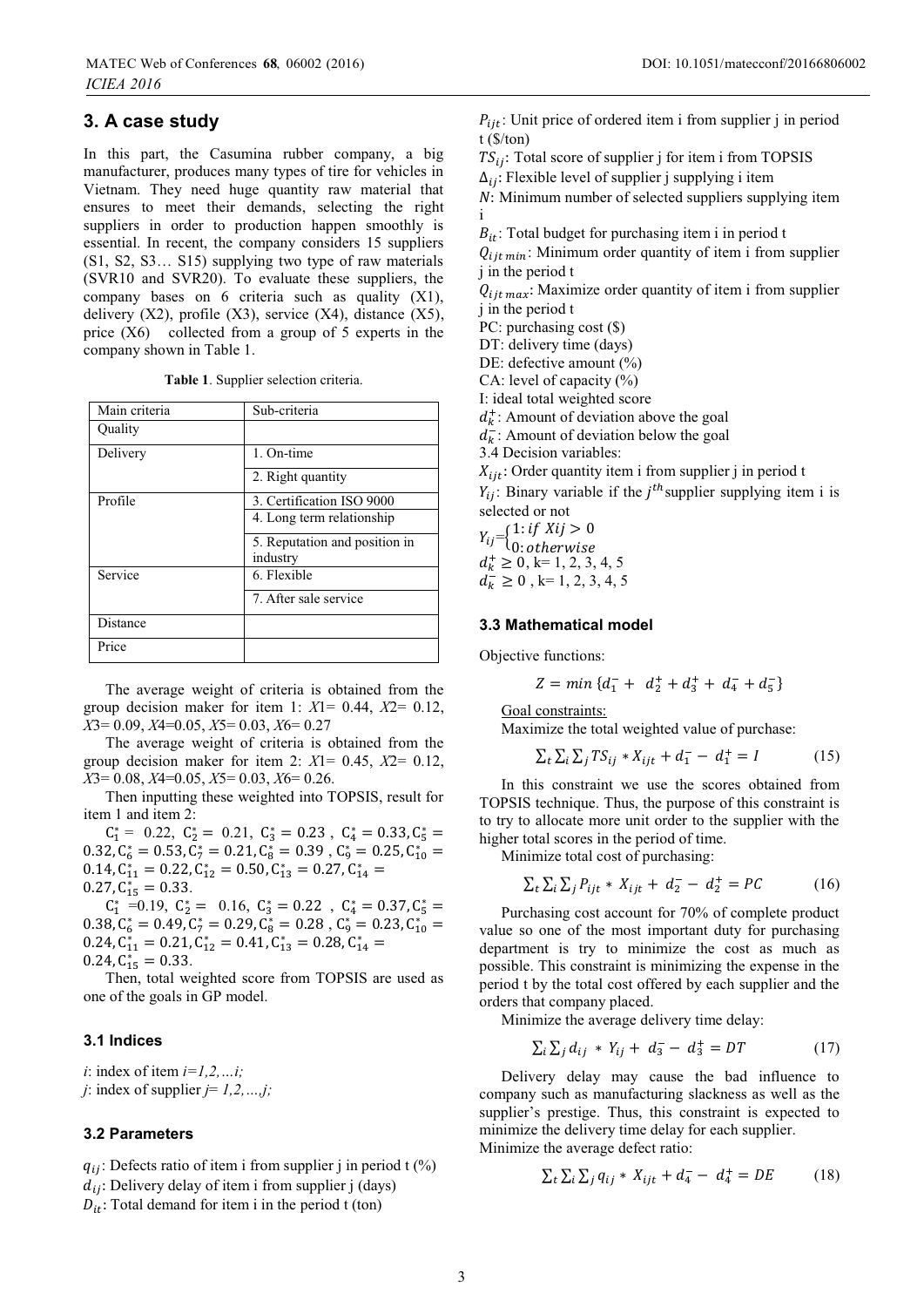This constraint is tried to minimize the defective ratio by collecting the defective percentage rate of each supplier for item i and orders that company placed Maximize the supplier's capacity flexibility:

$$
Y_{ij} + d_5^- - d_5^+ = CA \tag{19}
$$

Each supplier has their own capacity. However, the company expects that whenever they need, supplier can satisfy the demand. Thus, this constraint is maximized the supplier's capacity flexibility by total the percentage level flexible and order that company placed.

Hard constraints:

Minimum order quantity:

$$
X_{ijt} \ge Q_{ijt \min} * Y_{ij}, \forall i, j \tag{20}
$$

This constraint is the orders that company placed in period *t* should larger than the minimum order quantity of item *i* from supplier *j* in the period time *t*.

Maximum order quantity:

$$
X_{ijt} \le Q_{ijt \max} * Y_{ij}, \forall i, j \tag{21}
$$

This constraint is the orders that company placed in period *t* should less than the maximum order quantity of item *i* from supplier *j* in the period *t*.

Production demand:

$$
\sum_{i} X_{ijt} * (1 - q_{ij}) \ge D_{it}, \forall i \tag{22}
$$

The amount of items no defective after production in the period *t* should larger than the demand for order item in period *t*.

Minimum number of suppliers:

$$
\sum_{i} Y_{ij} \ge N \,, \forall i \tag{23}
$$

The minimum number of selected suppliers supplying item *i* should less than number of supplier selected.

Purchasing budget:

$$
\sum_{j} P_{ijt} * X_{ijt} \leq B_{it} \tag{24}
$$

The cost for buying material in the period time *t* should be less than the budget that company have for purchasing item *i* in period t

$$
X_{iit} \geq 0 \text{ and integer } \forall i,j \tag{25}
$$

Binary constraints:

$$
Y_{ij} = 0 \text{ or } 1 \forall i, j \tag{26}
$$

#### **3.4 Data collection**

The strategy of company is shown as follows:

- There are four quarter period per year.
- Two raw materials SVR10 and SVR20 are considered.
- Purchasing cost that company spends for material in year is \$998000.
- Delivery time days that company is allow for each supplier to be late is 3 days.
- Defective amount is to be expected in  $8\%$
- Flexible level capacity that company expect supplier is 10%.
- Total weighted scored is 95.

### **4 Results**

#### **4.1 Goal achievement**

In this section, this study shows goal achievement based on goal priority of the company. As shown in Table 2, the both objectives total weighted value and purchasing cost are achieved with  $d_1^-$ =0 and  $d_2^+$  =0, the rest of objectives cannot reach the goals with  $d_3^+ = 3$ ,  $d_4^+ = 1.067$ , and  $d_5^-$  =55. In other words, the third, fourth, fifth goals are sacrificed in order to satisfy the first and the second goal of the company's priorities.

With goal achievement result, Table 3 displays the detailed results of five goals corresponding with each supplier that supports decision makers make a right decision and control their solution. The total weighted scores of all suppliers are greater than 95 satisfying the first priority,

|  | Table 2. Goal achievement. |  |
|--|----------------------------|--|
|  |                            |  |

| <b>Priorities</b> | Goals                                              | <b>Objectives</b>        | <b>Results</b>  |  |
|-------------------|----------------------------------------------------|--------------------------|-----------------|--|
|                   | Total weighted value<br>for all suppliers          | Min $d_1^-$              | $d_1^- = 0$     |  |
| 2                 | Purchasing cost (\$)                               | Min $d_2^+$              | $d_2^+ = 0$     |  |
| 3                 | Delivery time delay<br>for all suppliers<br>(days) | Min $d_3^+$              | $d_3^+ = 3$     |  |
| 4                 | Defect ratio for all<br>suppliers $(\% )$          | Min $d_4^+$              | $d_4^+ = 1.067$ |  |
| 5                 | Capacity flexibility<br>for all suppliers $(\% )$  | Min $d_{\overline{5}}^-$ | $d_5 = 55$      |  |

**Table 3.** Results of total weighted value, capacity level, defective, purchasing cost.

| <b>Suppliers</b> | $\mathbf I$ | $PC(\$)$ | DE (%) | DT(days)       | $\overline{CA}$<br>$(\%)$ |
|------------------|-------------|----------|--------|----------------|---------------------------|
| $\mathbf{1}$     | 113.1       | 83190.3  | 6.4    | 3              | 13                        |
| $\boldsymbol{2}$ | 110.3       | 85765    | 7.2    | $\overline{c}$ | 11                        |
| 3                | 127.6       | 84656.2  | 7.3    | 3              | 5                         |
| $\overline{4}$   | 97.0        | 43568    | 2.9    | 3              | $\overline{4}$            |
| 5                | 163.3       | 69258    | 5.8    | 3              | 6                         |
| 6                | 124.6       | 34901    | 2.4    | $\mathbf{1}$   | 3                         |
| $\overline{7}$   | 106.4       | 64869    | 8.0    | $\overline{4}$ | 6                         |
| 8                | 96.8        | 37199    | 3.3    | $\mathbf{1}$   | 6                         |
| 9                | 122.6       | 75547    | 5.6    | 5              | 10                        |
| 10               | 95.1        | 72904    | 9.1    | 3              | 8                         |
| 11               | 120.4       | 83557    | 6.1    | 3              | 3                         |
| 12               | 117.5       | 35047    | 3.3    | 3              | 6                         |
| 13               | 95.1        | 51923    | 4.1    | 3              | 5                         |
| 14               | 118.6       | 69678    | 6.2    | 3              | 11                        |
| 15               | 169.9       | 77472    | 3      | 5.7            | 3                         |
| <b>Total</b>     |             | 969531   |        |                |                           |